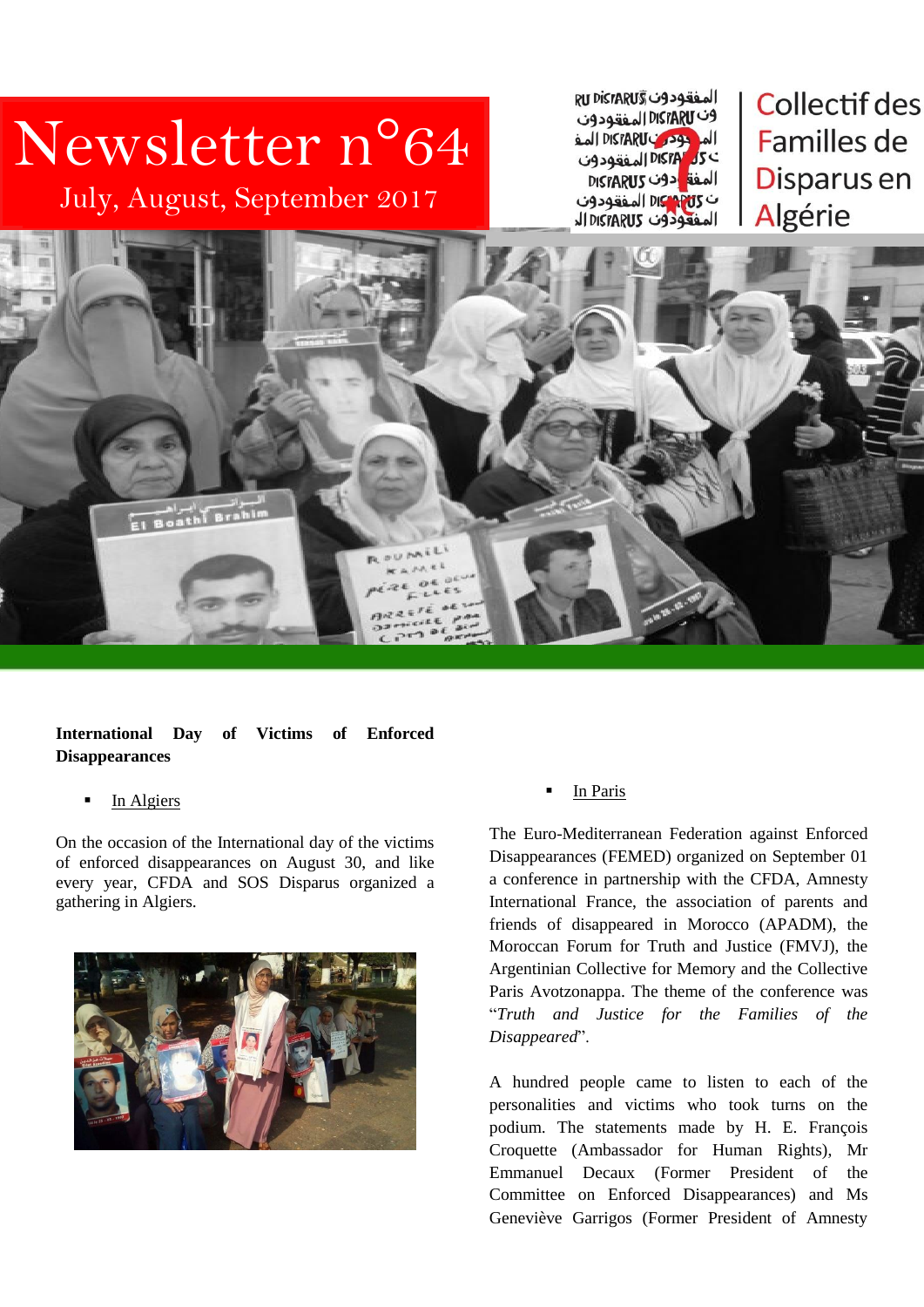International) and the testimonies were fascinating. These speeches were followed by discussions with the public, allowing some people to share their own experiences, both as direct victims of enforced disappearances and as relatives of the disappeared. An excerpt from the Mexican film Buscadores by Mario Vergaraa and clips from the United Nations campaign for the ratification of the Convention were also screened.



On Saturday, September 2, the FEMED and the CFDA held a sit-in at Place de la République. The associations presented portraits of disappeared, stands of documentations, projections, expositions and music.

The Collective Paris-Ayotzinapa, the Argentinian Collective for Memory, the CFDA and the FEMED each set up documentation with books, magazines and prospectus. They also presented petitions to inform general public about the reality of enforced disappearances. Each association has also posted dozens of photos of victims of enforced disappearances and their activities, allowing the public to see in a playful way the complexity of the disappearance and the hard fight of relatives for truth and justice throughout the world.

After mid-afternoon, Sofia and Estéban from the Collective Paris-Ayotzinapa, sang militant melodies in Spanish. This was followed by a speech by several representatives of associations.

The president of the CFDA explained the activities of the association and the reality of the fight for disappeared and their families in Algeria.

This gathering was a real success, attracting dozens of people at all times of the day.



**The Universal Periodic Review on Algeria**



On September22, the United Nations Human Rights Council adopted the conclusions of the Universal Periodic Review on Algeria (UPR).

This UPR began on May 8, at the  $36<sup>th</sup>$  session of UN Council of Human rights and ended on September 22.

A collective declaration of the civil society, including the CFDA, the Algerian League for the Defense of Human Rights (LADDH), the Youth Actions Gathering (RAJ), the National Autonomous National Union of Public Administration Staff (SNAPAP), EuroMed Rights and the Cairo Institute for Human Rights, has been elaborated. Nassera Dutour, spokesperson of the CFDA, spoke for them and presented the oral declaration in which she called for the Algerian government to ensure the total respect of the right to truth and justice for the families of the disappeared and the protection of human rights.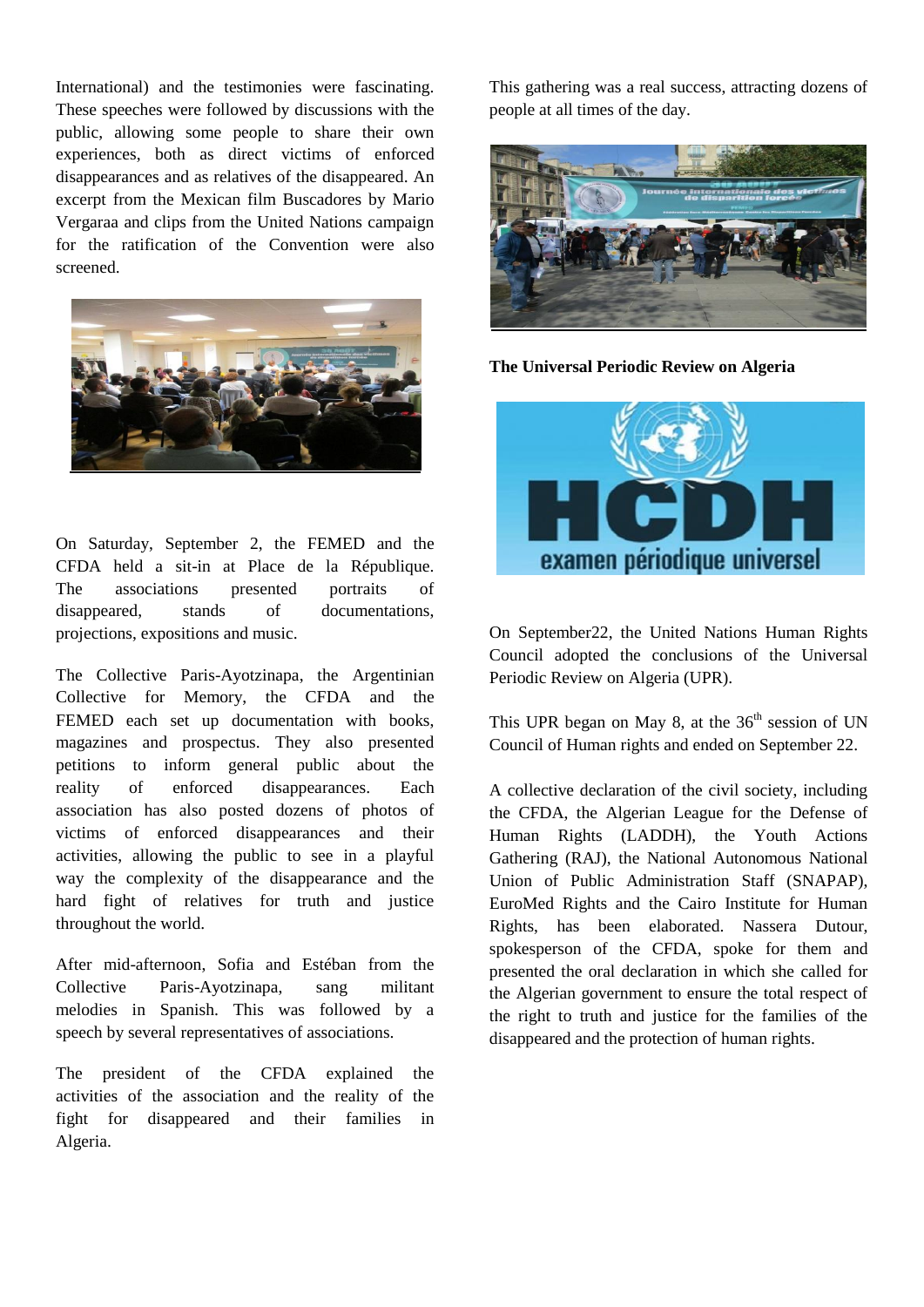### **Launch of the French platform of international human rights NGOs**

On September 26, between 1pm and 5pm, the French platform of international human rights NGOs was launched on the following theme: "Repression of human rights in the world, what lies ahead for the French NGOs?" It took place in the Auditorium of the Maison du Barreau in Paris. This launch was an undeniable success: a hundred of people were present that day.

The CFDA has actively participated on the creation of this platform, since its first meeting, on April 16. This platform aspires to provide space for exchanges and joint work, for the benefit of the different French international human rights NGOs.

It aims to facilitate the circulation and sharing of information, the pooling of skills and the creation of a collective dynamic of French NGOs, allowing more visibility within debate forums and international networks.



All of the NGOs working on the international level and respecting the Charter are invited to join our platform.

#### **Preparation of the days against oblivion**

On September 29, Algeria celebrated the  $12<sup>th</sup>$  birthday of the Charter for Peace and national reconciliation. This birthday was an occasion to remember the violations committed against victims in the 1990s. The CFDA and SOS Disparus scheduled several days against oblivion, in order to continue the fight against this Charter which preaches for oblivion and impunity. Associations decided that the days between October4

and 7 will be devoted to this theme. Activities under preparation consist in photo exhibition, film screening with debates following, and a seminar.

Since mid-September, all of the members of SOS Disparus and CFDA were mobilized to organize these dedicated days.



#### **Organizing a gathering against the Charter for Peace and National Reconciliation**

On the  $12<sup>th</sup>$  birthday of the Charter for Peace and National Reconciliation, the CFDA published a press release against the adoption of this national Charter which is a denial of justice for the victims and their relatives.

The CFDA and SOS Disparus also organized on September 30 a gathering against the Charter. Aboutthirty people were present at this gathering, in front of the Great Post office of Algiers. Three persons, members of SOS Disparus, were arrested and taken to the police station of Cavignac. They were released three hours later.